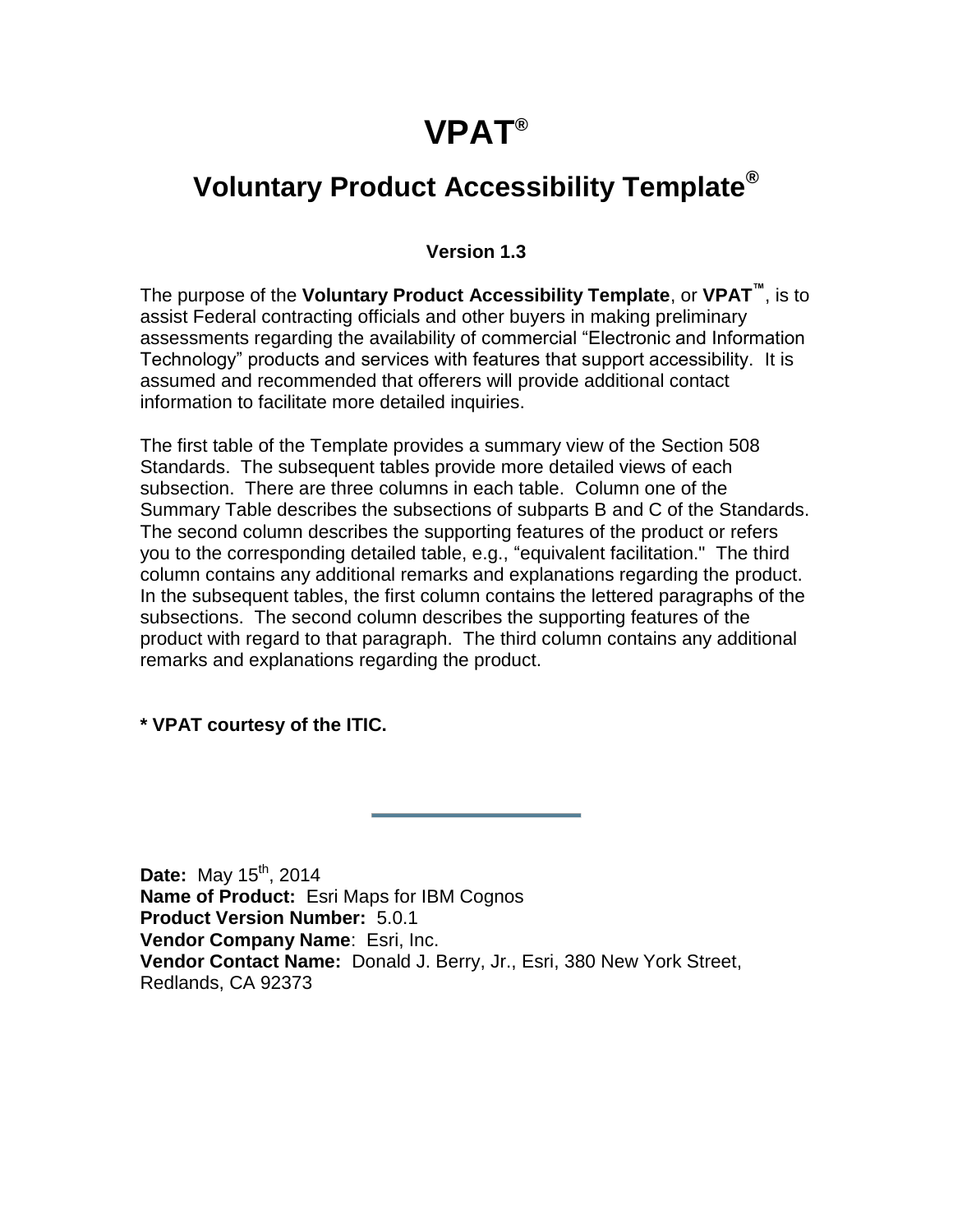## *Summary Table*

#### **VPAT®**

| <b>Criteria</b>                                                           | <b>Supporting Features</b>                   | <b>Remarks and explanations</b>                                                                                                                                                |
|---------------------------------------------------------------------------|----------------------------------------------|--------------------------------------------------------------------------------------------------------------------------------------------------------------------------------|
| Section 1194.21 Software Applications<br>and Operating Systems            | Supports with<br><b>Exceptions</b>           | Esri Maps for IBM Cognos is<br>an extension to IBM Cognos<br>and runs in a web browser. It is<br>subject to the 508 Compliance<br>of IBM Cognos as well as the<br>web browser. |
| Section 1194.22 Web-based Internet<br><b>Information and Applications</b> | Supports with<br><b>Exceptions</b>           | Esri Maps for IBM Cognos is<br>an extension to IBM Cognos<br>and runs in a web browser. It is<br>subject to the 508 Compliance<br>of IBM Cognos as well as the<br>web browser. |
| Section 1194.23 Telecommunications<br><b>Products</b>                     | Not Applicable                               |                                                                                                                                                                                |
| Section 1194.24 Video and Multi-media<br><b>Products</b>                  | Not Applicable                               |                                                                                                                                                                                |
| Section 1194.25 Self-Contained,<br><b>Closed Products</b>                 | Not Applicable                               |                                                                                                                                                                                |
| Section 1194.26 Desktop and Portable<br><b>Computers</b>                  | Not Applicable                               |                                                                                                                                                                                |
| Section 1194.31 Functional<br><b>Performance Criteria</b>                 | <b>Supports Assistive</b><br>Technology (AT) | See detailed response in<br>sections 1194.21, 1194.22,<br>1194.31, 1194.41 below.                                                                                              |
| Section 1194.41 Information,<br><b>Documentation and Support</b>          | Supports with<br>Exceptions                  | See detailed response in<br>sections 1194.21, 1194.22,<br>1194.31, 1194.41 below.                                                                                              |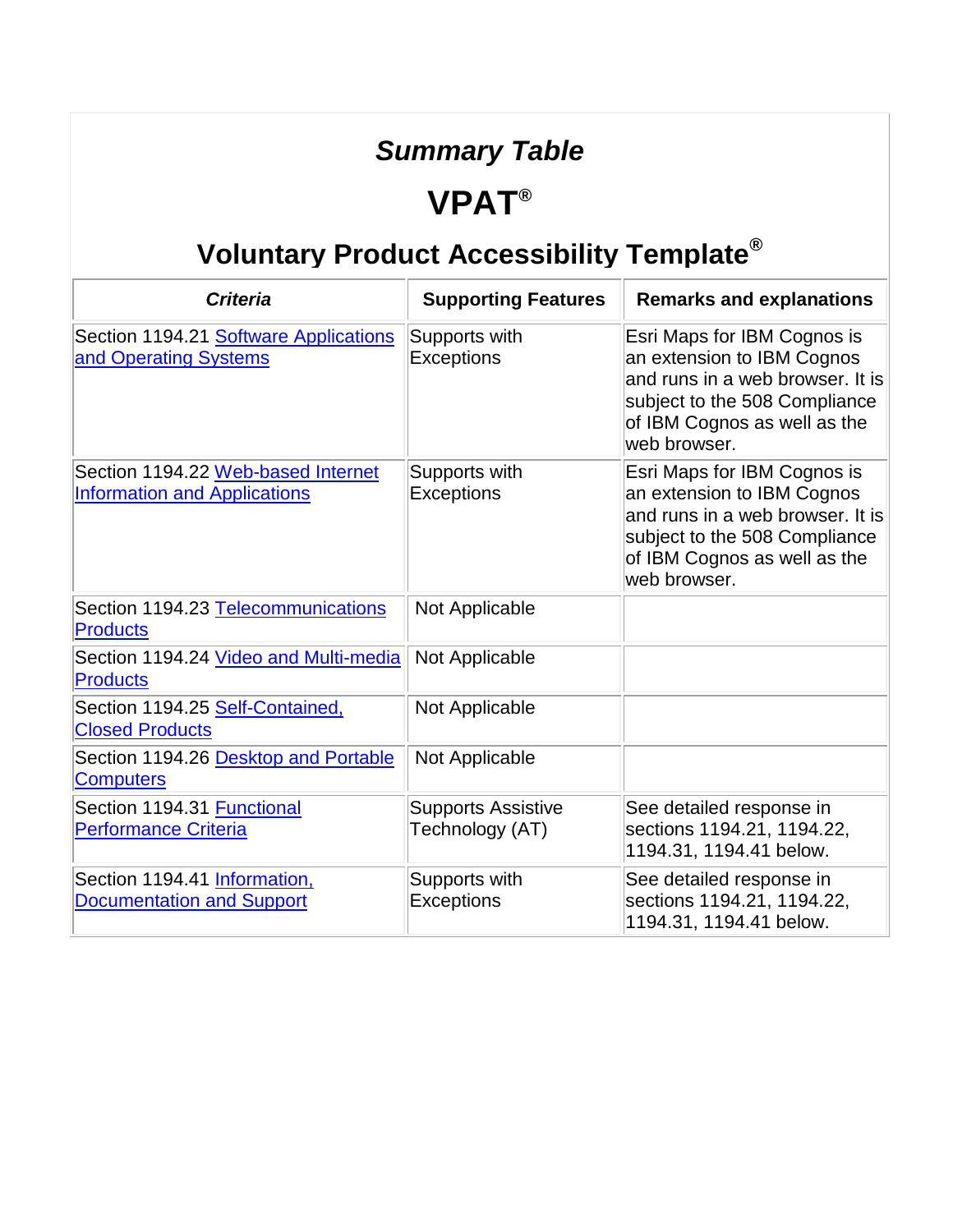#### *Section 1194.21 Software Applications and Operating Systems – Detail*

## **VPAT®**

| <b>Criteria</b>                                                                                                                                                                                                                                                                                                                                                                                                                                                                                                                                                                                | <b>Supporting Features</b>      | <b>Remarks and explanations</b>                                                                                                     |
|------------------------------------------------------------------------------------------------------------------------------------------------------------------------------------------------------------------------------------------------------------------------------------------------------------------------------------------------------------------------------------------------------------------------------------------------------------------------------------------------------------------------------------------------------------------------------------------------|---------------------------------|-------------------------------------------------------------------------------------------------------------------------------------|
| (a) When software is designed to run<br>on a system that has a keyboard,<br>product functions shall be executable<br>from a keyboard where the function<br>itself or the result of performing a<br>function can be discerned textually.                                                                                                                                                                                                                                                                                                                                                        | <b>Supports with Exceptions</b> | Esri Maps for IBM Cognos is a<br>geographic, map centric<br>product. Not all interactions<br>are supported through the<br>keyboard. |
| (b) Applications shall not disrupt or<br>disable activated features of other<br>products that are identified as<br>accessibility features, where those<br>features are developed and<br>documented according to industry<br>standards. Applications also shall not<br>disrupt or disable activated features of<br>any operating system that are identified<br>as accessibility features where the<br>application programming interface for<br>those accessibility features has been<br>documented by the manufacturer of the<br>operating system and is available to<br>the product developer. | <b>Supports with Exceptions</b> | <b>Esri Maps for IBM Cognos</b><br>should not impede the use of<br>accessibility features.                                          |
| (c) A well-defined on-screen indication<br>of the current focus shall be provided<br>that moves among interactive interface<br>elements as the input focus changes.<br>The focus shall be programmatically<br>exposed so that Assistive Technology<br>can track focus and focus changes.                                                                                                                                                                                                                                                                                                       | <b>Supports with Exceptions</b> | Esri Maps for IBM Cognos<br>should not impede the use of<br>Assistive Technology.                                                   |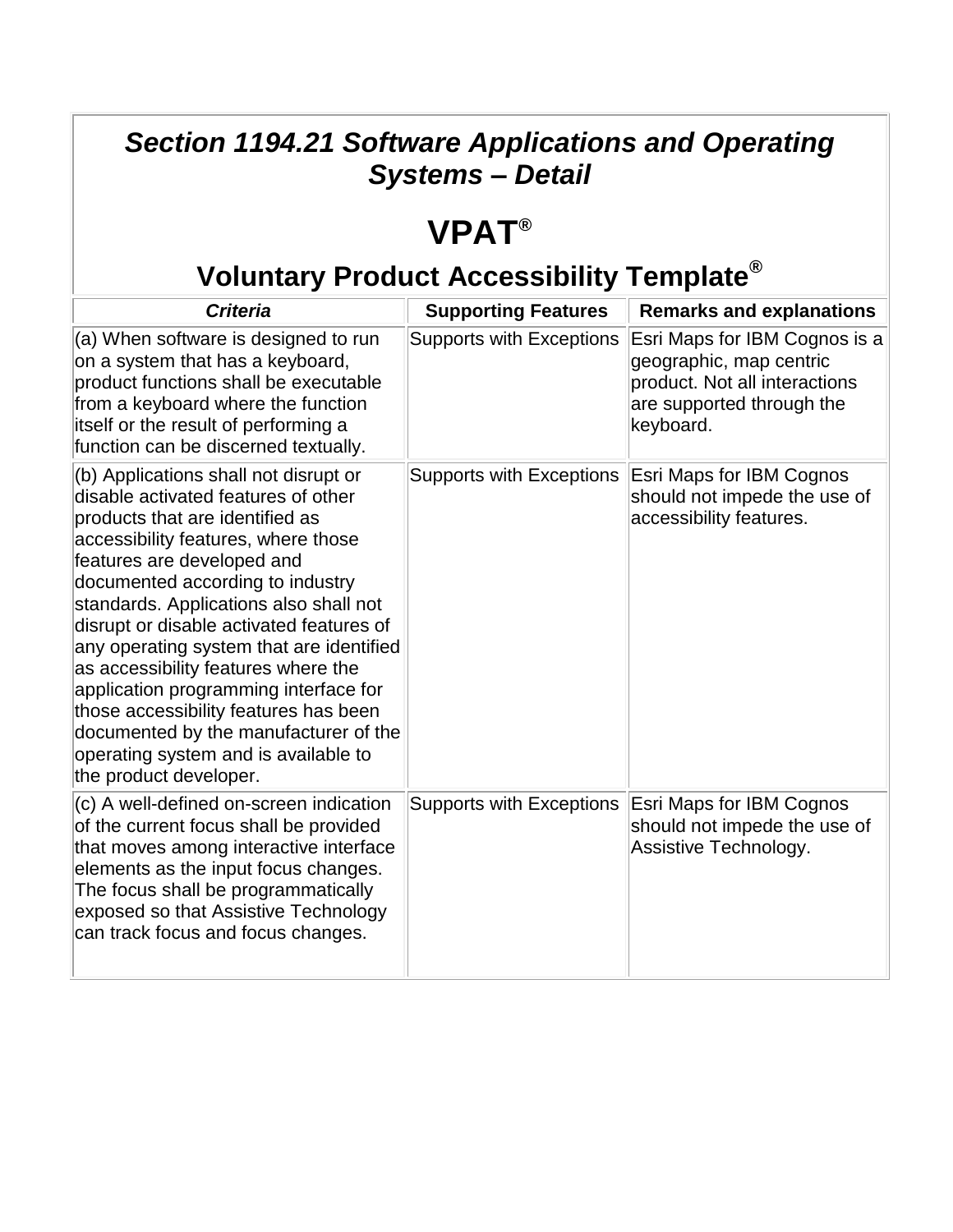| (d) Sufficient information about a user<br>interface element including the identity,<br>operation and state of the element shall<br>be available to Assistive Technology.<br>When an image represents a program<br>element, the information conveyed by<br>the image must also be available in<br>text. | <b>Supports with Exceptions</b> | Some elements of the user<br>interface in Esri Maps for IBM<br>Cognos do not meet this<br>requirement.                                               |
|---------------------------------------------------------------------------------------------------------------------------------------------------------------------------------------------------------------------------------------------------------------------------------------------------------|---------------------------------|------------------------------------------------------------------------------------------------------------------------------------------------------|
| (e) When bitmap images are used to<br>identify controls, status indicators, or<br>other programmatic elements, the<br>meaning assigned to those images<br>shall be consistent throughout an<br>application's performance.                                                                               | <b>Supports with Exceptions</b> |                                                                                                                                                      |
| (f) Textual information shall be<br>provided through operating system<br>functions for displaying text. The<br>minimum information that shall be<br>made available is text content, text<br>input caret location, and text attributes.                                                                  | <b>Supports</b>                 |                                                                                                                                                      |
| (g) Applications shall not override user<br>selected contrast and color selections<br>and other individual display attributes.                                                                                                                                                                          | <b>Supports</b>                 |                                                                                                                                                      |
| (h) When animation is displayed, the<br>information shall be displayable in at<br>least one non-animated presentation<br>mode at the option of the user.                                                                                                                                                | <b>Not Applicable</b>           |                                                                                                                                                      |
| (i) Color coding shall not be used as<br>the only means of conveying<br>information, indicating an action,<br>prompting a response, or distinguishing<br>a visual element.                                                                                                                              | <b>Supports with Exceptions</b> | <b>Esri Maps for IBM Cognos</b><br>provides access to geographic<br>maps. Some, but not all maps,<br>use only color coding to<br>convey information. |
| $ $ (j) When a product permits a user to<br>adjust color and contrast settings, a<br>variety of color selections capable of<br>producing a range of contrast levels<br>shall be provided.                                                                                                               | <b>Supports with Exceptions</b> | <b>Esri Maps for IBM Cognos</b><br>provides color options in<br>certain parts of the user<br>interface.                                              |
| (k) Software shall not use flashing or<br>blinking text, objects, or other elements<br>having a flash or blink frequency<br>greater than 2 Hz and lower than 55<br>Hz.                                                                                                                                  | <b>Supports</b>                 |                                                                                                                                                      |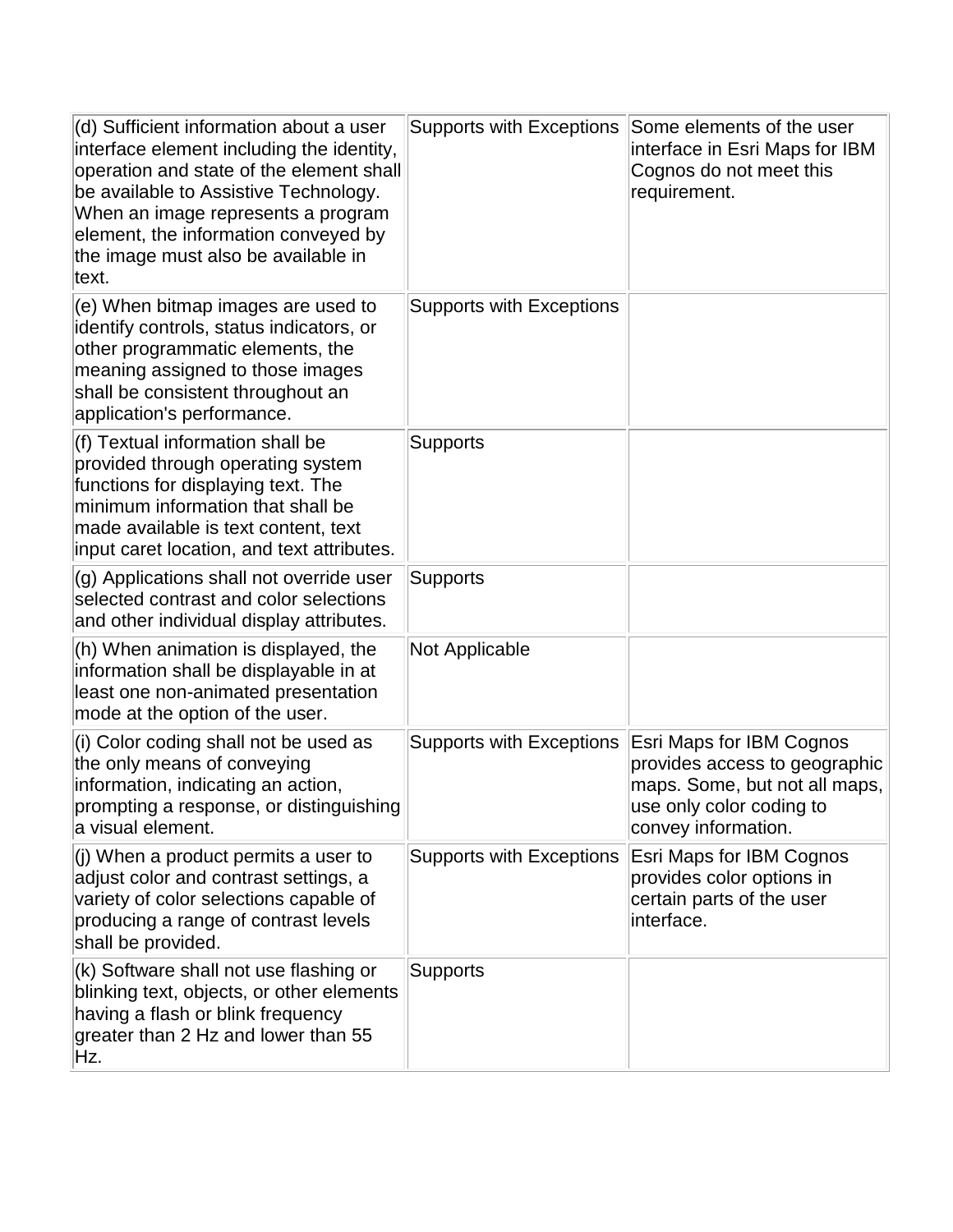| $(1)$ When electronic forms are used, the | Supported with | <b>Esri Maps for Cognos has</b>           |
|-------------------------------------------|----------------|-------------------------------------------|
| form shall allow people using Assistive   | exceptions     | some dialogs that require data            |
| Technology to access the information,     |                | $\ $ input from the user. Generally, $\ $ |
| field elements, and functionality         |                | all dialogs are supportive of             |
| required for completion and submission    |                | Assistive Technology.                     |
| of the form, including all directions and |                |                                           |
| cues.                                     |                |                                           |

#### **Section 1194.22 Web-based Internet information and**

#### **applications – Detail**

#### **VPAT®**

| <b>Criteria</b>                                                                                                                                                          | <b>Supporting Features</b>         | <b>Remarks and explanations</b>                                                                                                                                                                             |
|--------------------------------------------------------------------------------------------------------------------------------------------------------------------------|------------------------------------|-------------------------------------------------------------------------------------------------------------------------------------------------------------------------------------------------------------|
| (a) A text equivalent for every non-text<br>element shall be provided (e.g., via<br>"alt", "longdesc", or in element content).                                           | Supports with<br><b>Exceptions</b> | Not all user interface elements<br>in Esri Maps for IBM Cognos<br>meet this requirement.                                                                                                                    |
| (b) Equivalent alternatives for any<br>multimedia presentation shall be<br>synchronized with the presentation.                                                           | <b>Not Applicable</b>              |                                                                                                                                                                                                             |
| (c) Web pages shall be designed so<br>that all information conveyed with color<br>is also available without color, for<br>example from context or markup.                | Supports with<br><b>Exceptions</b> | Esri Maps for IBM Cognos uses<br>image symbols for the<br>geographic maps which are in<br>color. The user has the option<br>to choose to use the non-color<br>images or different shaped<br>vector symbols. |
| (d) Documents shall be organized so<br>they are readable without requiring an<br>associated style sheet.                                                                 | <b>Not Applicable</b>              |                                                                                                                                                                                                             |
| (e) Redundant text links shall be<br>provided for each active region of a<br>server-side image map.                                                                      | Not Applicable                     |                                                                                                                                                                                                             |
| (f) Client-side image maps shall be<br>provided instead of server-side image<br>maps except where the regions cannot<br>be defined with an available geometric<br>shape. | <b>Not Applicable</b>              |                                                                                                                                                                                                             |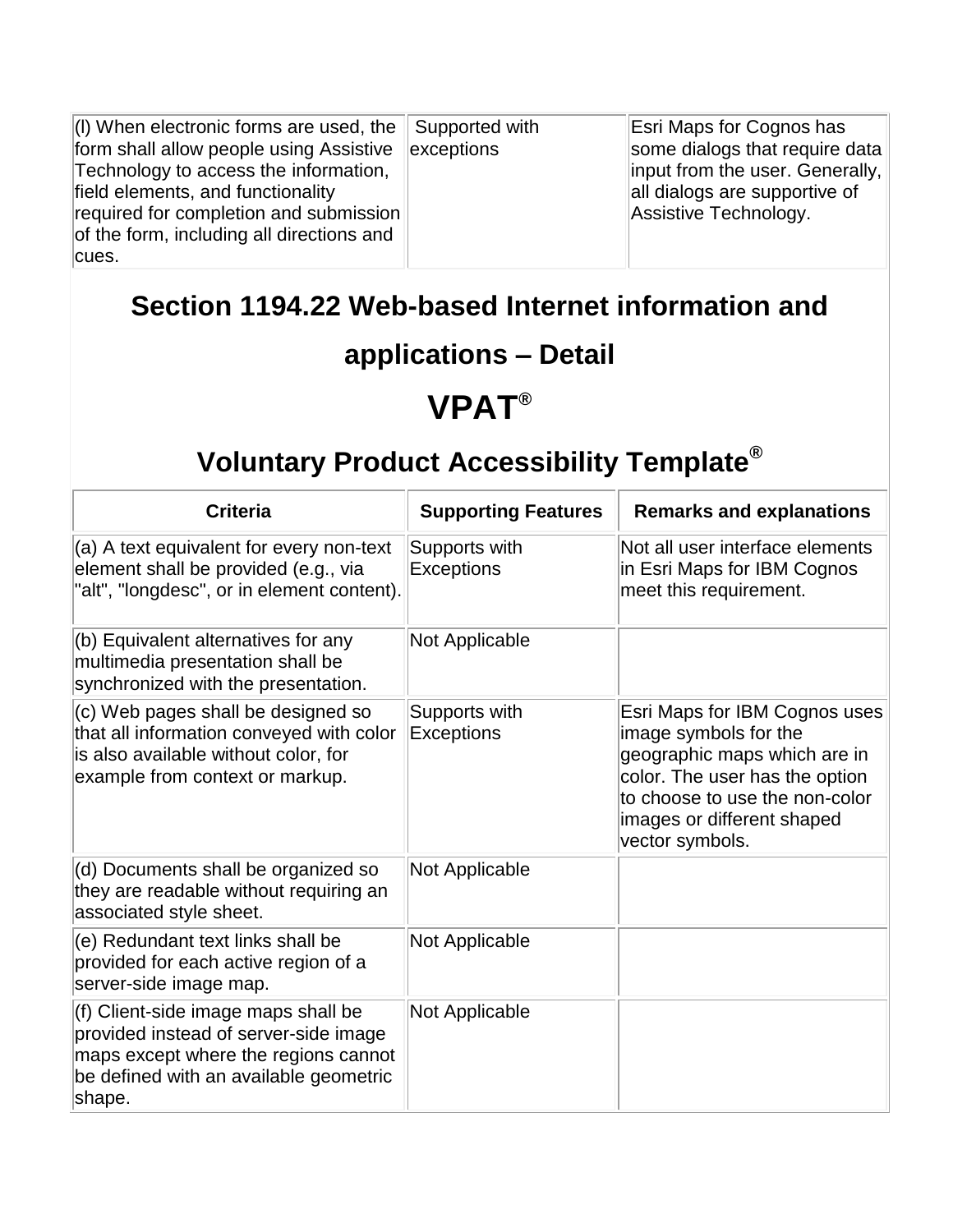| $(q)$ Row and column headers shall be<br>identified for data tables.                                                                                                                                                                                                                                                   | <b>Supports</b>                    |                                                                                                                                                                                |
|------------------------------------------------------------------------------------------------------------------------------------------------------------------------------------------------------------------------------------------------------------------------------------------------------------------------|------------------------------------|--------------------------------------------------------------------------------------------------------------------------------------------------------------------------------|
| (h) Markup shall be used to associate<br>data cells and header cells for data<br>tables that have two or more logical<br>levels of row or column headers.                                                                                                                                                              | <b>Supports</b>                    |                                                                                                                                                                                |
| (i) Frames shall be titled with text that<br>facilitates frame identification and<br>navigation                                                                                                                                                                                                                        | <b>Supports</b>                    |                                                                                                                                                                                |
| (j) Pages shall be designed to avoid<br>causing the screen to flicker with a<br>frequency greater than 2 Hz and lower<br>than 55 Hz.                                                                                                                                                                                   | <b>Supports</b>                    |                                                                                                                                                                                |
| (k) A text-only page, with equivalent<br>information or functionality, shall be<br>provided to make a web site comply<br>with the provisions of this part, when<br>compliance cannot be accomplished in<br>any other way. The content of the text-<br>only page shall be updated whenever<br>the primary page changes. | Supports with<br><b>Exceptions</b> | The geographic maps<br>displayed in Esri Maps for IBM<br>Cognos are inherently visual<br>and cannot be described using<br>text.                                                |
| (I) When pages utilize scripting<br>languages to display content, or to<br>create interface elements, the<br>information provided by the script shall<br>be identified with functional text that<br>can be read by Assistive Technology.                                                                               | Supports with<br>Exceptions        | Esri Maps for IBM Cognos<br>should not impede the use of<br>Assistive Technology.                                                                                              |
| (m) When a web page requires that an<br>applet, plug-in or other application be<br>present on the client system to interpret<br>page content, the page must provide a<br>link to a plug-in or applet that complies<br>with $§1194.21(a)$ through (I).                                                                  | Not Applicable                     |                                                                                                                                                                                |
| $(n)$ When electronic forms are designed Supports<br>to be completed on-line, the form shall<br>allow people using Assistive<br>Technology to access the information,<br>field elements, and functionality<br>required for completion and submission<br>of the form, including all directions and<br>cues.             |                                    | Esri Maps for IBM Cognos is an<br>extension to IBM Cognos and<br>runs in a web browser. It is<br>subject to the 508 Compliance<br>of IBM Cognos as well as the<br>web browser. |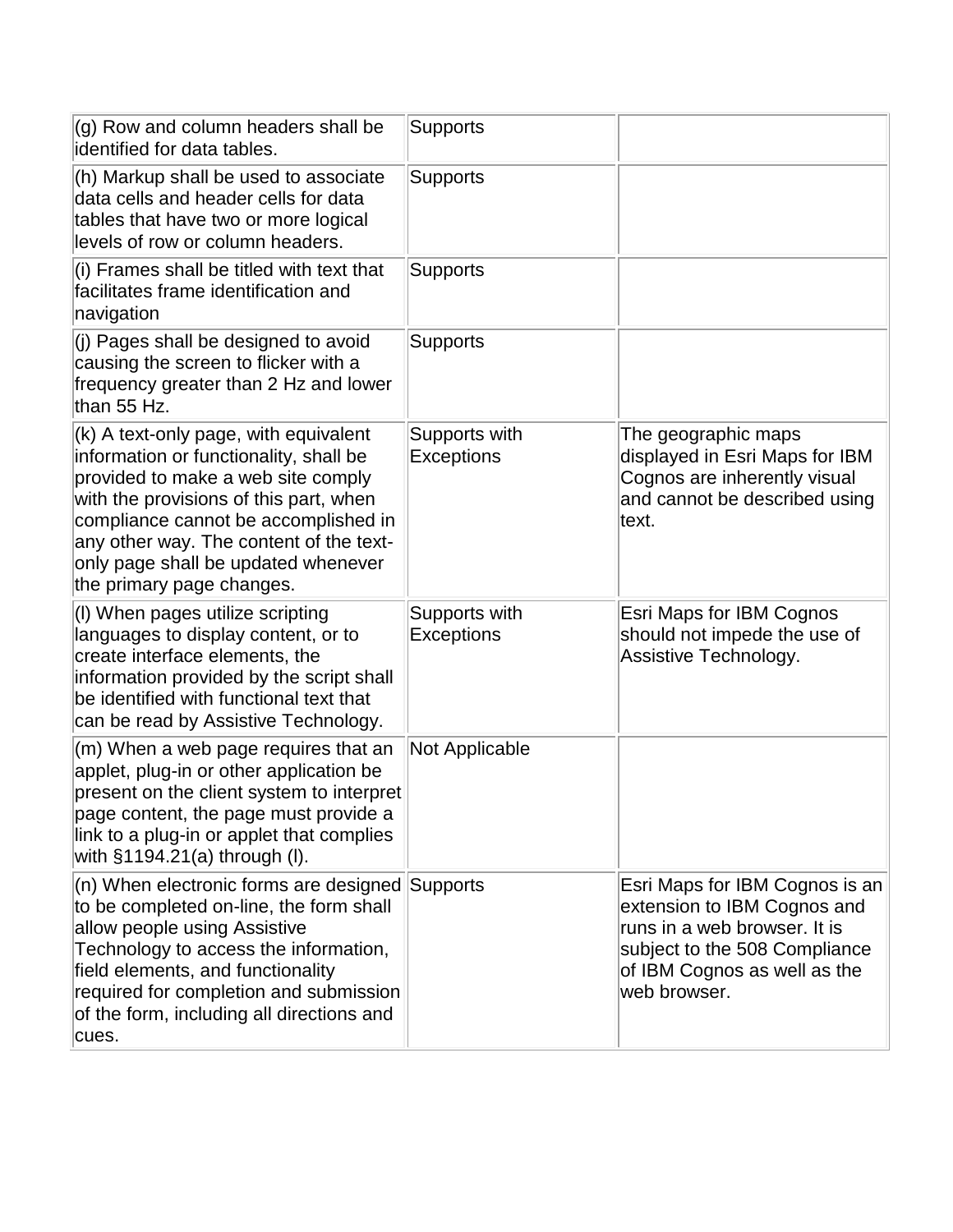| $\vert$ (o) A method shall be provided that<br>permits users to skip repetitive<br>navigation links.                                           | Supports with<br><b>Exceptions</b> | Esri Maps for IBM Cognos is an<br>extension to IBM Cognos and<br>runs in a web browser. It is<br>subject to the 508 Compliance<br>of IBM Cognos as well as the<br>web browser. |
|------------------------------------------------------------------------------------------------------------------------------------------------|------------------------------------|--------------------------------------------------------------------------------------------------------------------------------------------------------------------------------|
| $\vert$ (p) When a timed response is required,<br>the user shall be alerted and given<br>sufficient time to indicate more time is<br>required. | Not Applicable                     |                                                                                                                                                                                |

Note to 1194.22: The Board interprets paragraphs (a) through (k) of this section as consistent with the following priority 1 Checkpoints of the Web Content Accessibility Guidelines 1.0 (WCAG 1.0) (May 5 1999) published by the Web Accessibility Initiative of the World Wide Web Consortium: Paragraph (a) - 1.1, (b)  $- 1.4$ , (c)  $- 2.1$ , (d)  $- 6.1$ , (e)  $- 1.2$ , (f)  $- 9.1$ , (g)  $- 5.1$ , (h)  $- 5.2$ , (i)  $- 12.1$ , (j)  $- 7.1$ , (k)  $- 1.2$ 11.4.

## *Section 1194.23 Telecommunications Products – Detail*

#### **VPAT®**

| <b>Criteria</b>                                                                                                                                                                                                                                                                                                                                              | <b>Supporting Features</b> | <b>Remarks and explanations</b> |
|--------------------------------------------------------------------------------------------------------------------------------------------------------------------------------------------------------------------------------------------------------------------------------------------------------------------------------------------------------------|----------------------------|---------------------------------|
| (a) Telecommunications products or<br>systems which provide a function<br>allowing voice communication and<br>which do not themselves provide a TTY<br>functionality shall provide a standard<br>non-acoustic connection point for<br>TTYs. Microphones shall be capable of<br>being turned on and off to allow the<br>user to intermix speech with TTY use. | Not Applicable             |                                 |
| $($ b) Telecommunications products<br>which include voice communication<br>functionality shall support all commonly<br>lused cross-manufacturer non-<br>proprietary standard TTY signal<br>protocols.                                                                                                                                                        | Not Applicable             |                                 |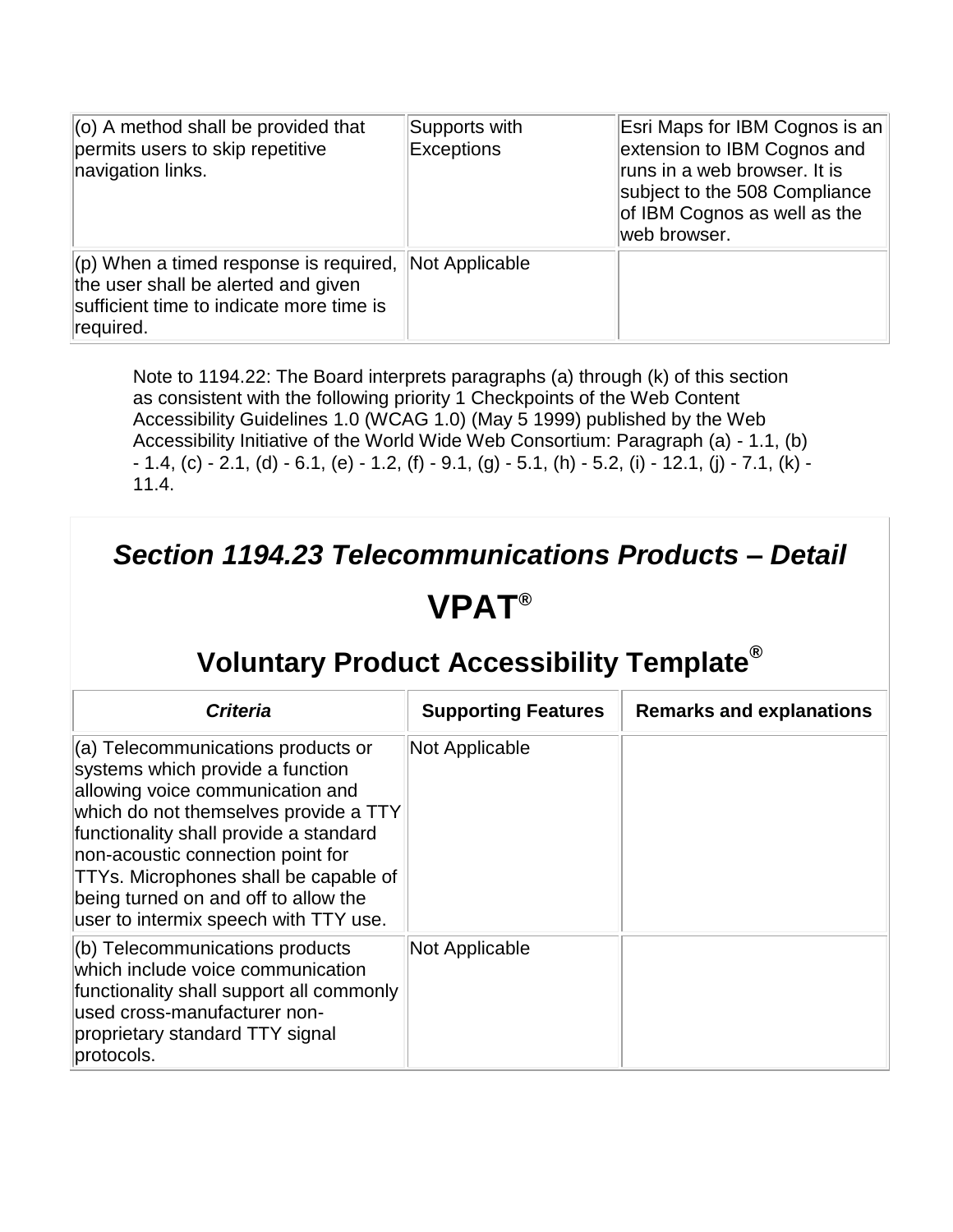| (c) Voice mail, auto-attendant, and<br>interactive voice response<br>telecommunications systems shall be<br>usable by TTY users with their TTYs.                                                                                                                                                                                            | <b>Not Applicable</b> |  |
|---------------------------------------------------------------------------------------------------------------------------------------------------------------------------------------------------------------------------------------------------------------------------------------------------------------------------------------------|-----------------------|--|
| (d) Voice mail, messaging, auto-<br>attendant, and interactive voice<br>response telecommunications systems<br>that require a response from a user<br>within a time interval, shall give an alert<br>when the time interval is about to run<br>out, and shall provide sufficient time for<br>the user to indicate more time is<br>required. | <b>Not Applicable</b> |  |
| (e) Where provided, caller identification<br>and similar telecommunications<br>functions shall also be available for<br>users of TTYs, and for users who<br>cannot see displays.                                                                                                                                                            | <b>Not Applicable</b> |  |
| (f) For transmitted voice signals,<br>telecommunications products shall<br>provide a gain adjustable up to a<br>minimum of 20 dB. For incremental<br>volume control, at least one<br>intermediate step of 12 dB of gain shall<br>be provided.                                                                                               | <b>Not Applicable</b> |  |
| (g) If the telecommunications product<br>allows a user to adjust the receive<br>volume, a function shall be provided to<br>automatically reset the volume to the<br>default level after every use.                                                                                                                                          | <b>Not Applicable</b> |  |
| (h) Where a telecommunications<br>product delivers output by an audio<br>transducer which is normally held up to<br>the ear, a means for effective magnetic<br>wireless coupling to hearing<br>technologies shall be provided.                                                                                                              | Not Applicable        |  |
| (i) Interference to hearing technologies<br>(including hearing aids, cochlear<br>implants, and assistive listening<br>devices) shall be reduced to the lowest<br>possible level that allows a user of<br>hearing technologies to utilize the<br>telecommunications product.                                                                 | <b>Not Applicable</b> |  |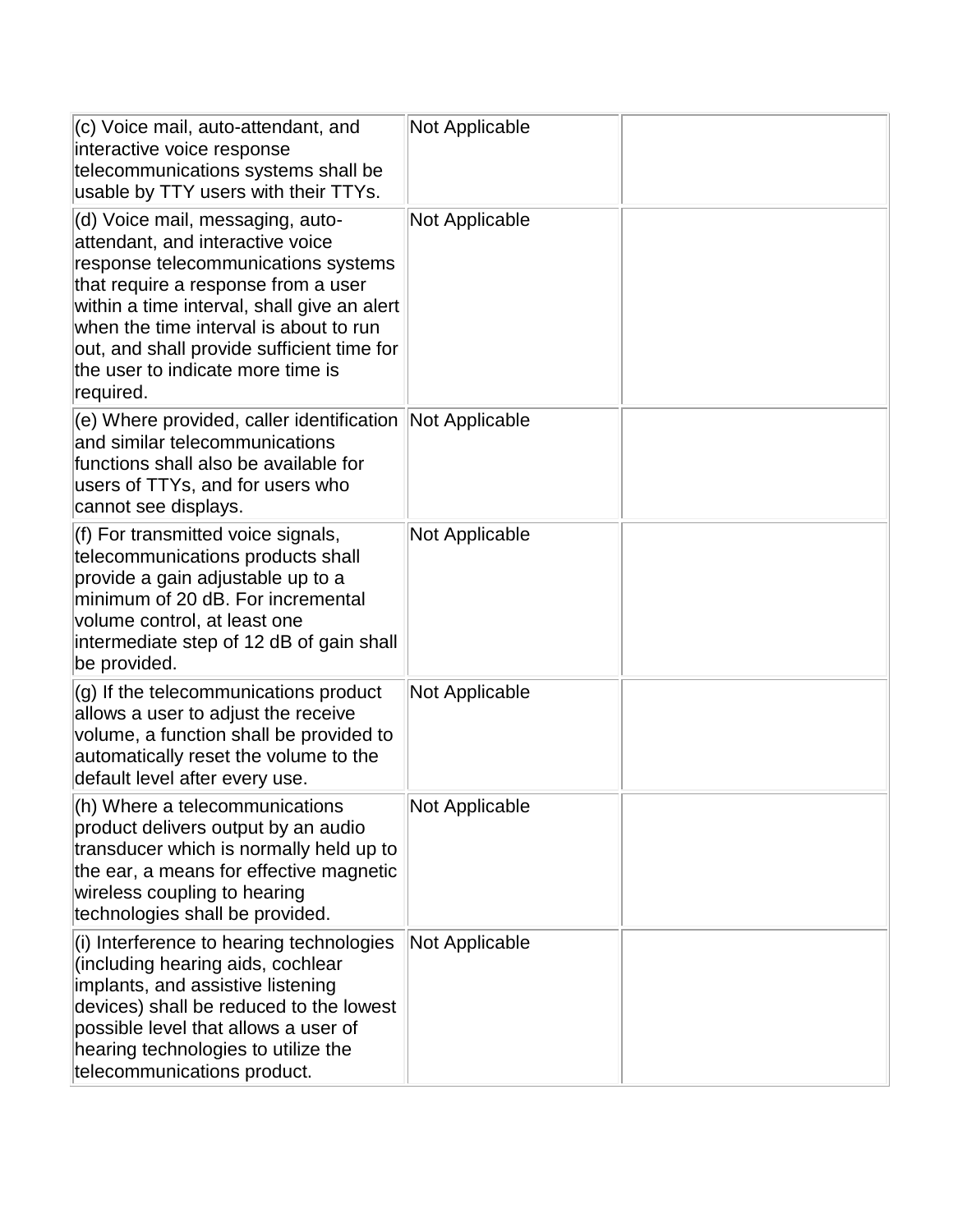| (j) Products that transmit or conduct<br>information or communication, shall<br>pass through cross-manufacturer, non-<br>proprietary, industry-standard codes,<br>translation protocols, formats or other<br>information necessary to provide the<br>information or communication in a<br>usable format. Technologies which use<br>encoding, signal compression, format<br>transformation, or similar techniques<br>shall not remove information needed<br>for access or shall restore it upon<br>delivery. | <b>Not Applicable</b> |  |
|-------------------------------------------------------------------------------------------------------------------------------------------------------------------------------------------------------------------------------------------------------------------------------------------------------------------------------------------------------------------------------------------------------------------------------------------------------------------------------------------------------------|-----------------------|--|
| $(k)(1)$ Products which have<br>mechanically operated controls or keys<br>shall comply with the following:<br>Controls and Keys shall be tactilely<br>discernible without activating the<br>controls or keys.                                                                                                                                                                                                                                                                                               | <b>Not Applicable</b> |  |
| (k)(2) Products which have<br>mechanically operated controls or keys<br>shall comply with the following:<br>Controls and Keys shall be operable<br>with one hand and shall not require<br>tight grasping, pinching, twisting of the<br>wrist. The force required to activate<br>controls and keys shall be 5 lbs.<br>$(22.2N)$ maximum.                                                                                                                                                                     | <b>Not Applicable</b> |  |
| $(k)(3)$ Products which have<br>mechanically operated controls or keys<br>shall comply with the following: If key<br>repeat is supported, the delay before<br>repeat shall be adjustable to at least 2<br>seconds. Key repeat rate shall be<br>adjustable to 2 seconds per character.                                                                                                                                                                                                                       | <b>Not Applicable</b> |  |
| $(k)(4)$ Products which have<br>mechanically operated controls or keys<br>shall comply with the following: The<br>status of all locking or toggle controls<br>or keys shall be visually discernible,<br>and discernible either through touch or<br>sound.                                                                                                                                                                                                                                                   | <b>Not Applicable</b> |  |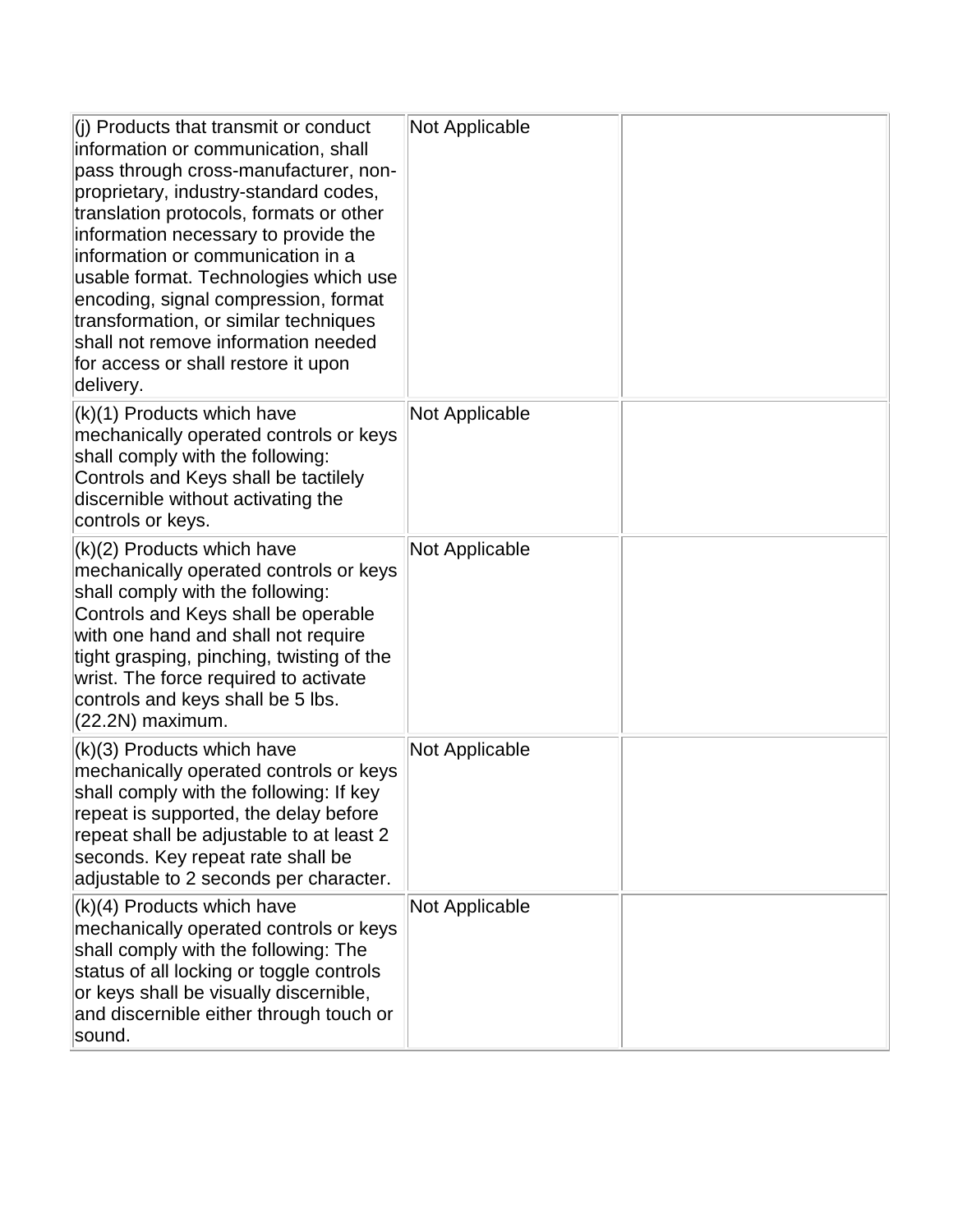# *Section 1194.24 Video and Multi-media Products – Detail*

#### **VPAT®**

| <b>Criteria</b>                                                                                                                                                                                                                                                                                                                                                                                                                                                                                                                                                                                                                                                                                                                                                                                                                                                                                                                                            | <b>Supporting Features</b> | <b>Remarks and explanations</b> |
|------------------------------------------------------------------------------------------------------------------------------------------------------------------------------------------------------------------------------------------------------------------------------------------------------------------------------------------------------------------------------------------------------------------------------------------------------------------------------------------------------------------------------------------------------------------------------------------------------------------------------------------------------------------------------------------------------------------------------------------------------------------------------------------------------------------------------------------------------------------------------------------------------------------------------------------------------------|----------------------------|---------------------------------|
| a) All analog television displays 13<br>inches and larger, and computer<br>equipment that includes analog<br>television receiver or display circuitry,<br>shall be equipped with caption decoder<br>circuitry which appropriately receives,<br>decodes, and displays closed captions<br>from broadcast, cable, videotape, and<br>DVD signals. As soon as practicable,<br>but not later than July 1, 2002,<br>widescreen digital television (DTV)<br>displays measuring at least 7.8 inches<br>vertically, DTV sets with conventional<br>displays measuring at least 13 inches<br>vertically, and stand-alone DTV tuners,<br>whether or not they are marketed with<br>display screens, and computer<br>equipment that includes DTV receiver<br>or display circuitry, shall be equipped<br>with caption decoder circuitry which<br>appropriately receives, decodes, and<br>displays closed captions from<br>broadcast, cable, videotape, and DVD<br>signals. | Not Applicable             |                                 |
| (b) Television tuners, including tuner<br>cards for use in computers, shall be<br>equipped with secondary audio<br>program playback circuitry.                                                                                                                                                                                                                                                                                                                                                                                                                                                                                                                                                                                                                                                                                                                                                                                                             | Not Applicable             |                                 |
| (c) All training and informational video<br>and multimedia productions which<br>support the agency's mission,<br>regardless of format, that contain<br>speech or other audio information<br>necessary for the comprehension of<br>the content, shall be open or closed<br>captioned.                                                                                                                                                                                                                                                                                                                                                                                                                                                                                                                                                                                                                                                                       | <b>Not Applicable</b>      |                                 |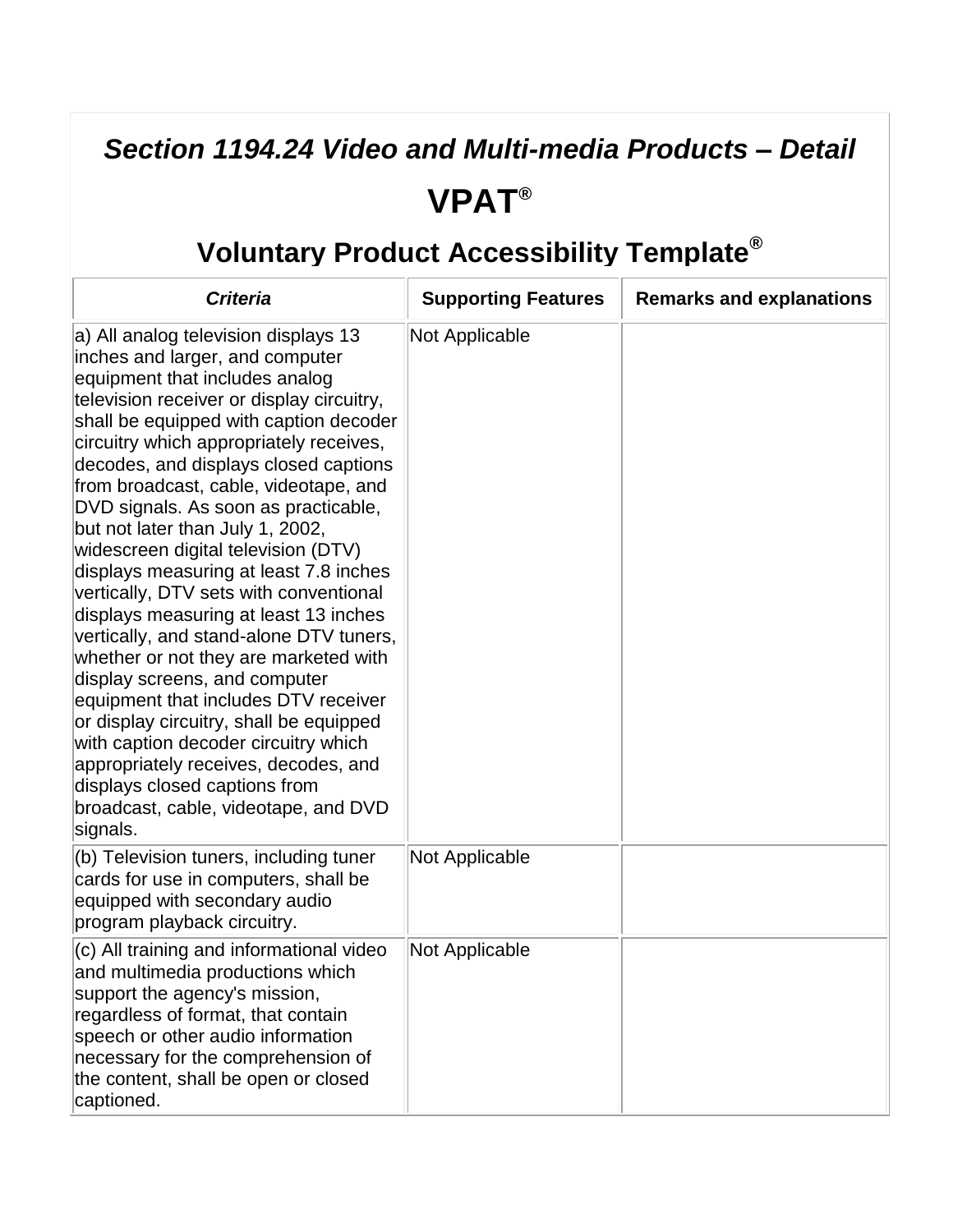| $\vert$ (d) All training and informational video<br>and multimedia productions which<br>support the agency's mission,<br>regardless of format, that contain visual<br>information necessary for the<br>comprehension of the content, shall be<br>audio described. | Not Applicable |  |
|-------------------------------------------------------------------------------------------------------------------------------------------------------------------------------------------------------------------------------------------------------------------|----------------|--|
| $\vert$ (e) Display or presentation of alternate<br>text presentation or audio descriptions<br>shall be user-selectable unless<br>permanent.                                                                                                                      | Not Applicable |  |

#### *Section 1194.25 Self-Contained, Closed Products – Detail*

## **VPAT®**

| <b>Criteria</b>                                                                                                                                                                                                                                    | <b>Supporting Features</b> | <b>Remarks and explanations</b> |
|----------------------------------------------------------------------------------------------------------------------------------------------------------------------------------------------------------------------------------------------------|----------------------------|---------------------------------|
| (a) Self-contained products shall be<br>usable by people with disabilities<br>without requiring an end-user to attach<br>Assistive Technology to the product.<br>Personal headsets for private listening<br>are not Assistive Technology.          | Not Applicable             |                                 |
| $(6)$ When a timed response is required,<br>the user shall be alerted and given<br>sufficient time to indicate more time is<br>required.                                                                                                           | <b>Not Applicable</b>      |                                 |
| $(c)$ Where a product utilizes<br>touchscreens or contact-sensitive<br>controls, an input method shall be<br>provided that complies with §1194.23<br>$(k)$ (1) through (4).                                                                        | <b>Not Applicable</b>      |                                 |
| (d) When biometric forms of user<br>identification or control are used, an<br>alternative form of identification or<br>activation, which does not require the<br>user to possess particular biological<br>characteristics, shall also be provided. | Not Applicable             |                                 |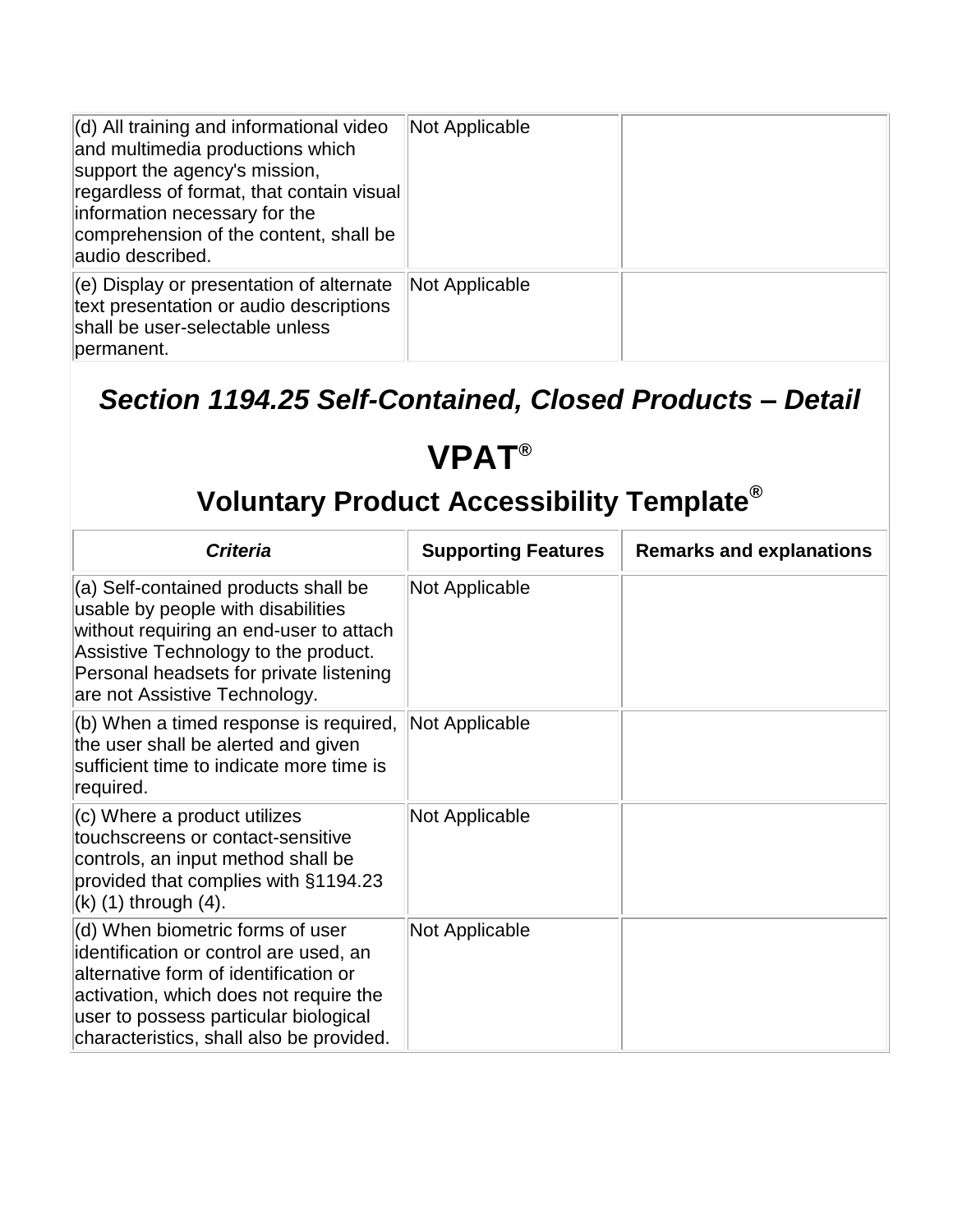| $(e)$ When products provide auditory<br>output, the audio signal shall be<br>provided at a standard signal level<br>through an industry standard connector<br>that will allow for private listening. The<br>product must provide the ability to<br>interrupt, pause, and restart the audio<br>at anytime.                                                                                                                                              | <b>Not Applicable</b> |  |
|--------------------------------------------------------------------------------------------------------------------------------------------------------------------------------------------------------------------------------------------------------------------------------------------------------------------------------------------------------------------------------------------------------------------------------------------------------|-----------------------|--|
| (f) When products deliver voice output<br>in a public area, incremental volume<br>control shall be provided with output<br>amplification up to a level of at least 65<br>dB. Where the ambient noise level of<br>the environment is above 45 dB, a<br>volume gain of at least 20 dB above<br>the ambient level shall be user<br>selectable. A function shall be provided<br>to automatically reset the volume to the<br>default level after every use. | <b>Not Applicable</b> |  |
| (g) Color coding shall not be used as<br>the only means of conveying<br>information, indicating an action,<br>prompting a response, or distinguishing<br>a visual element.                                                                                                                                                                                                                                                                             | <b>Not Applicable</b> |  |
| $(h)$ When a product permits a user to<br>adjust color and contrast settings, a<br>range of color selections capable of<br>producing a variety of contrast levels<br>shall be provided.                                                                                                                                                                                                                                                                | <b>Not Applicable</b> |  |
| (i) Products shall be designed to avoid<br>causing the screen to flicker with a<br>frequency greater than 2 Hz and lower<br>than 55 Hz.                                                                                                                                                                                                                                                                                                                | <b>Not Applicable</b> |  |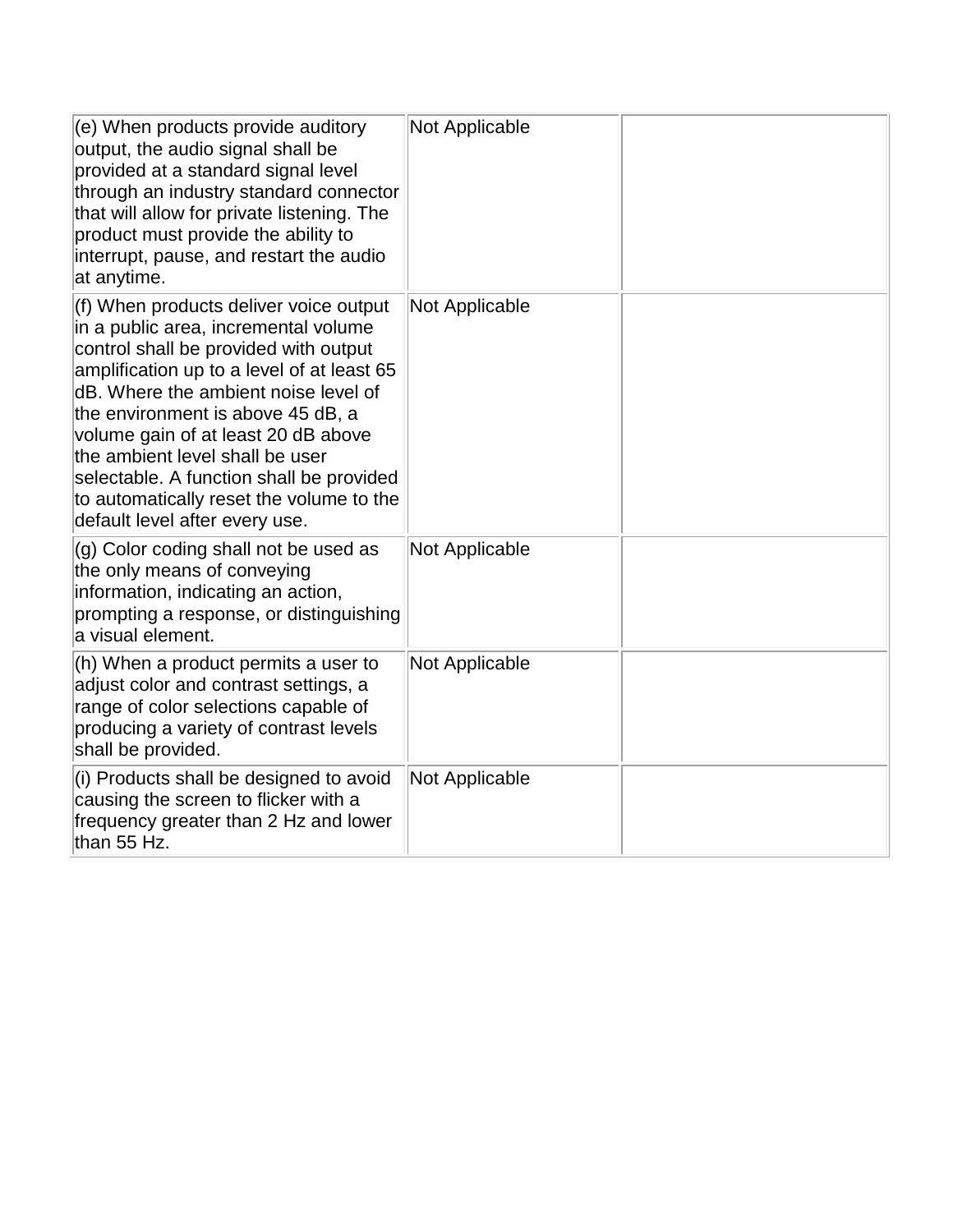| $\vert$ (j) (1) Products which are freestanding,<br>non-portable, and intended to be used<br>in one location and which have<br>operable controls shall comply with the<br>following: The position of any operable<br>control shall be determined with<br>respect to a vertical plane, which is 48<br>inches in length, centered on the<br>operable control, and at the maximum<br>protrusion of the product within the 48<br>inch length on products which are<br>freestanding, non-portable, and<br>intended to be used in one location and<br>which have operable controls. | <b>Not Applicable</b> |  |
|-------------------------------------------------------------------------------------------------------------------------------------------------------------------------------------------------------------------------------------------------------------------------------------------------------------------------------------------------------------------------------------------------------------------------------------------------------------------------------------------------------------------------------------------------------------------------------|-----------------------|--|
| $(i)(2)$ Products which are freestanding,<br>non-portable, and intended to be used<br>in one location and which have<br>operable controls shall comply with the<br>following: Where any operable control<br>is 10 inches or less behind the<br>reference plane, the height shall be 54<br>inches maximum and 15 inches<br>minimum above the floor.                                                                                                                                                                                                                            | <b>Not Applicable</b> |  |
| $(j)(3)$ Products which are freestanding,<br>non-portable, and intended to be used<br>in one location and which have<br>operable controls shall comply with the<br>following: Where any operable control<br>is more than 10 inches and not more<br>than 24 inches behind the reference<br>plane, the height shall be 46 inches<br>maximum and 15 inches minimum<br>above the floor.                                                                                                                                                                                           | <b>Not Applicable</b> |  |
| $ (j)(4)$ Products which are freestanding,<br>non-portable, and intended to be used<br>in one location and which have<br>operable controls shall comply with the<br>following: Operable controls shall not<br>be more than 24 inches behind the<br>reference plane.                                                                                                                                                                                                                                                                                                           | <b>Not Applicable</b> |  |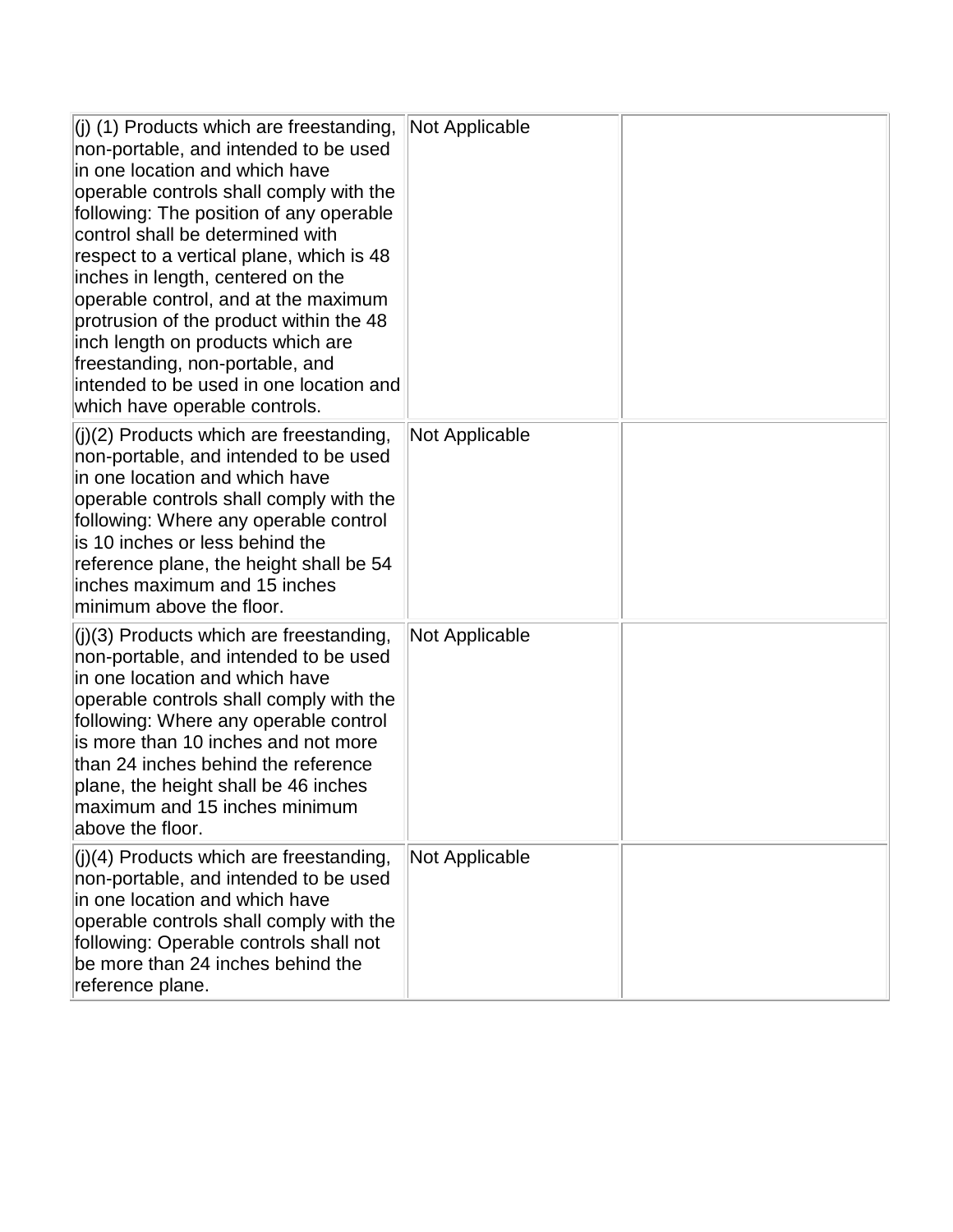## *Section 1194.26 Desktop and Portable Computers – Detail* **VPAT®**

#### **Voluntary Product Accessibility Template®**

| <b>Criteria</b>                                                                                                                                                                                                                                    | <b>Supporting Features</b> | <b>Remarks and explanations</b> |
|----------------------------------------------------------------------------------------------------------------------------------------------------------------------------------------------------------------------------------------------------|----------------------------|---------------------------------|
| (a) All mechanically operated controls<br>and keys shall comply with §1194.23<br>$(k)$ (1) through $(4)$ .                                                                                                                                         | <b>Not Applicable</b>      |                                 |
| (b) If a product utilizes touchscreens or<br>touch-operated controls, an input<br>method shall be provided that complies<br>with §1194.23 (k) (1) through (4).                                                                                     | Not Applicable             |                                 |
| (c) When biometric forms of user<br>identification or control are used, an<br>alternative form of identification or<br>activation, which does not require the<br>user to possess particular biological<br>characteristics, shall also be provided. | Not Applicable             |                                 |
| (d) Where provided, at least one of<br>each type of expansion slots, ports and<br>connectors shall comply with publicly<br>available industry standards.                                                                                           | Not Applicable             |                                 |

#### *Section 1194.31 Functional Performance Criteria – Detail*

## **VPAT®**

| Criteria | <b>Supporting Features</b> | Remarks and explanations |
|----------|----------------------------|--------------------------|
|----------|----------------------------|--------------------------|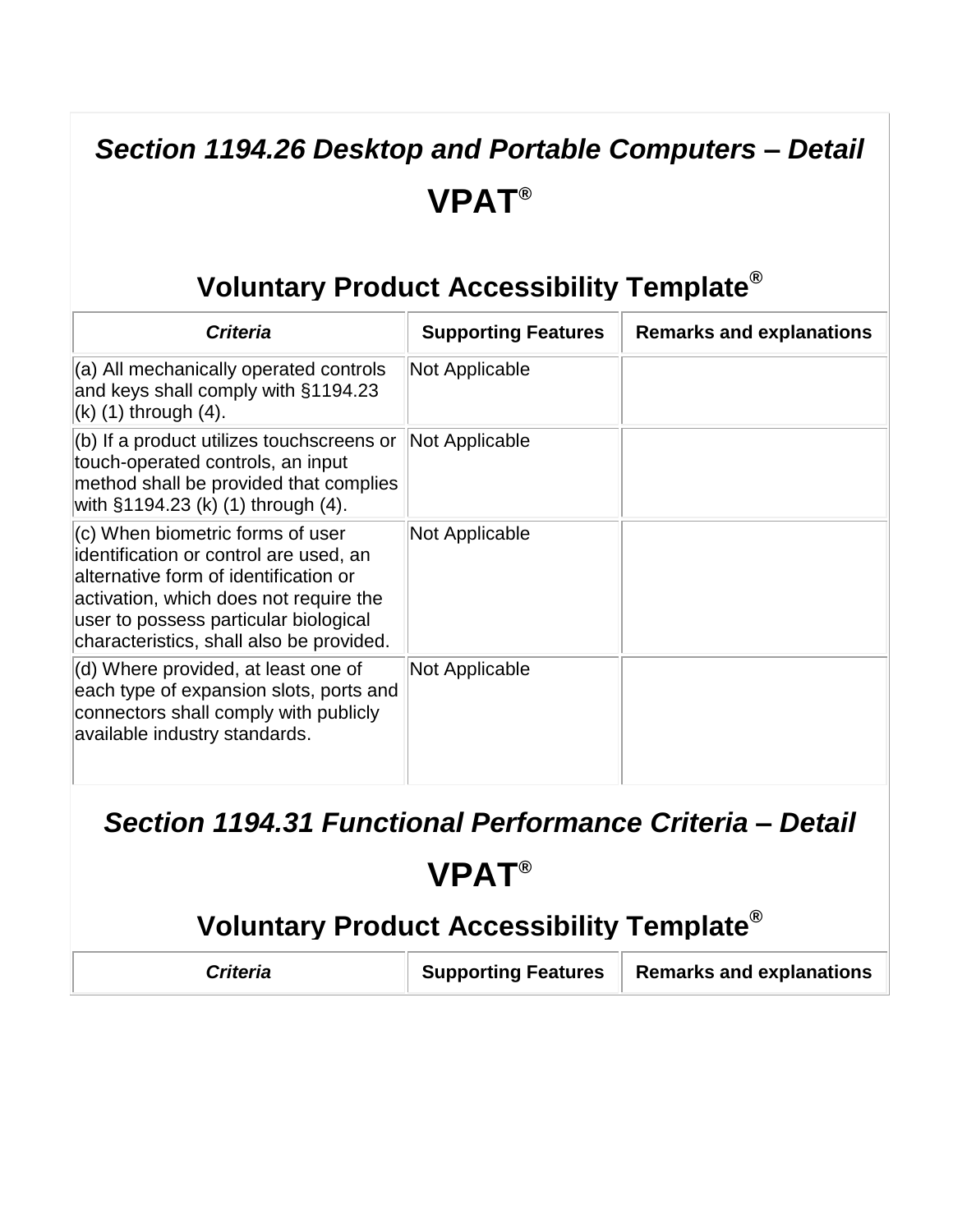| (a) At least one mode of operation and<br>information retrieval that does not<br>require user vision shall be provided, or<br>support for Assistive Technology used<br>by people who are blind or visually<br>impaired shall be provided.                                                                                        | Supports when<br>combined with<br><b>Compatible Assistive</b><br>Technology (AT) | <b>Esri Maps for IBM Cognos</b><br>provides access to geographic<br>maps. The maps can be<br>zoomed in to reveal greater<br>detail. The maps can be used<br>with Assistive Technology. As<br>maps are inherently visual,<br>they are not fully supportive of<br>Assistive Technology. |
|----------------------------------------------------------------------------------------------------------------------------------------------------------------------------------------------------------------------------------------------------------------------------------------------------------------------------------|----------------------------------------------------------------------------------|---------------------------------------------------------------------------------------------------------------------------------------------------------------------------------------------------------------------------------------------------------------------------------------|
| (b) At least one mode of operation and<br>information retrieval that does not<br>require visual acuity greater than 20/70<br>shall be provided in audio and enlarged<br>print output working together or<br>independently, or support for Assistive<br>Technology used by people who are<br>visually impaired shall be provided. | Supports when<br>combined with<br><b>Compatible Assistive</b><br>Technology (AT) | <b>Esri Maps for IBM Cognos</b><br>provides access to geographic<br>maps. The maps can be<br>zoomed in to reveal greater<br>detail. The maps can be used<br>with Assistive Technology. As<br>maps are inherently visual,<br>they are not fully supportive of<br>Assistive Technology. |
| (c) At least one mode of operation and<br>information retrieval that does not<br>require user hearing shall be provided,<br>or support for Assistive Technology<br>used by people who are deaf or hard of<br>hearing shall be provided.                                                                                          | <b>Not Applicable</b>                                                            |                                                                                                                                                                                                                                                                                       |
| (d) Where audio information is<br>important for the use of a product, at<br>least one mode of operation and<br>information retrieval shall be provided<br>in an enhanced auditory fashion, or<br>support for assistive hearing devices<br>shall be provided.                                                                     | <b>Not Applicable</b>                                                            |                                                                                                                                                                                                                                                                                       |
| $(e)$ At least one mode of operation and<br>information retrieval that does not<br>require user speech shall be provided,<br>or support for Assistive Technology<br>used by people with disabilities shall be<br>provided.                                                                                                       | Not Applicable                                                                   |                                                                                                                                                                                                                                                                                       |
| (f) At least one mode of operation and<br>information retrieval that does not<br>require fine motor control or<br>simultaneous actions and that is<br>operable with limited reach and<br>strength shall be provided.                                                                                                             | <b>Not Applicable</b>                                                            |                                                                                                                                                                                                                                                                                       |